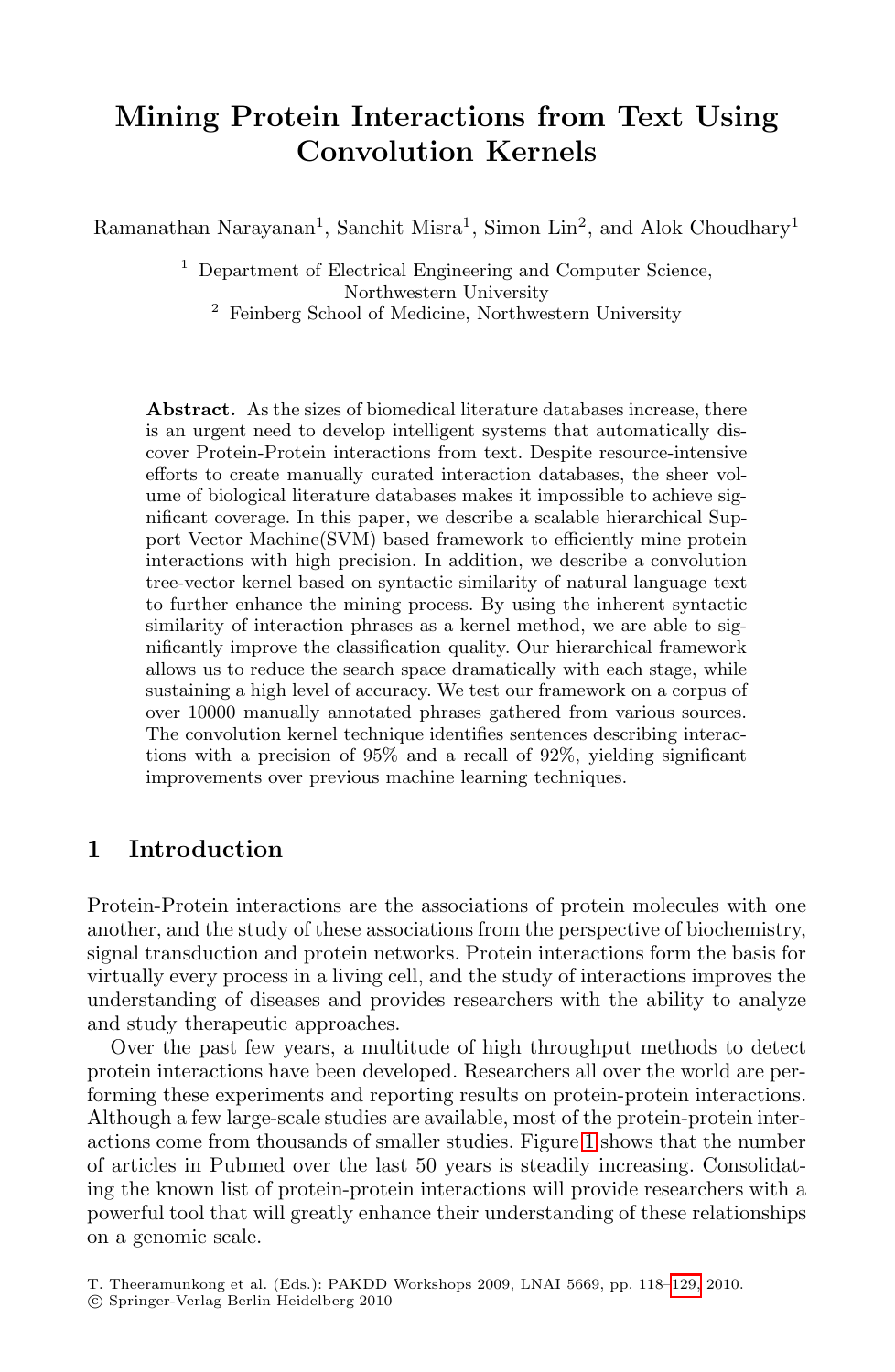<span id="page-1-0"></span>

 $360$ 

**Fig. 1.** Growth of the Pubmed Database over the last few years

 $\overline{0}$  $\overline{2}$  $\overline{4}$ 

الالاسس 1950 1953 1959 1962 1963 1963 1971 1970

There have been several attempts to develop databases of interacting proteins, and the supporting metadata that describes an interaction. Currently, there are several manually curated databases like DIP, BIND and MINT [10,1,4]. While these databases promise a high degree of accuracy, by providing supporting evidence reviewed by a subject expert, their coverage leaves much to be desired. DIP contains 56493 records referring to protein interactions whereas MINT describes 105537 interactions. However, there is a common consensus that the number of interactions available in these manually curated databases is miniscule compared to the total number of interactions described in the literature. Typically, manually curated databases cover about 3000-4000 articles. Considering that Pubmed, the biomedical literature database maintained by National Institute of Health (NIH) contains over 17 million documents, we can clearly see the limited usefulness of manually curated database[s.](#page-10-0)

Machine learning and data mini[ng](#page-10-1) [tech](#page-10-2)niques have been applied to develop automated and semi-automated methods for finding protein interactions on a large scale. The highly ambiguous nature of natural languages and lack of standards in research writing complicate this task tremendously. The lack of standards in protein nomenclature has led to a single protein being referred to by several synonyms, with no apparent similarities (eg. Trehalose-phosphatase, EC 3.1.3.12 and TPP refer to the same protein). Therefore, the use of standard exhaustive dictionaries to extract protein/gene references [2,17] have not been very effective. Existing machine learning approaches [15,14] have shown some success, but suffer from lack of scalability, inability to adapt to different domains and small test sets. Semi-automated techniques like PreBIND use SVMs to speed up manual expert reviewing by reducing the amount of information to be examined. The challenges of manual curation can be addressed by developing fully automated systems to extract interactions from abstracts or full text articles. However, fully automated methods suffer from low sensitivity and a lack of coverage. Since there are a large number of ways in which interactions can be described, simple rule-based approaches, relying on human-generated rules to recognize phrases, can only capture a limited percentage of interactions. At the same time, using a complex but accurate machine learning technique may not be computationally feasible, nor achieve the desired coverage. Previous efforts have also been hampered by the lack of quality training datasets.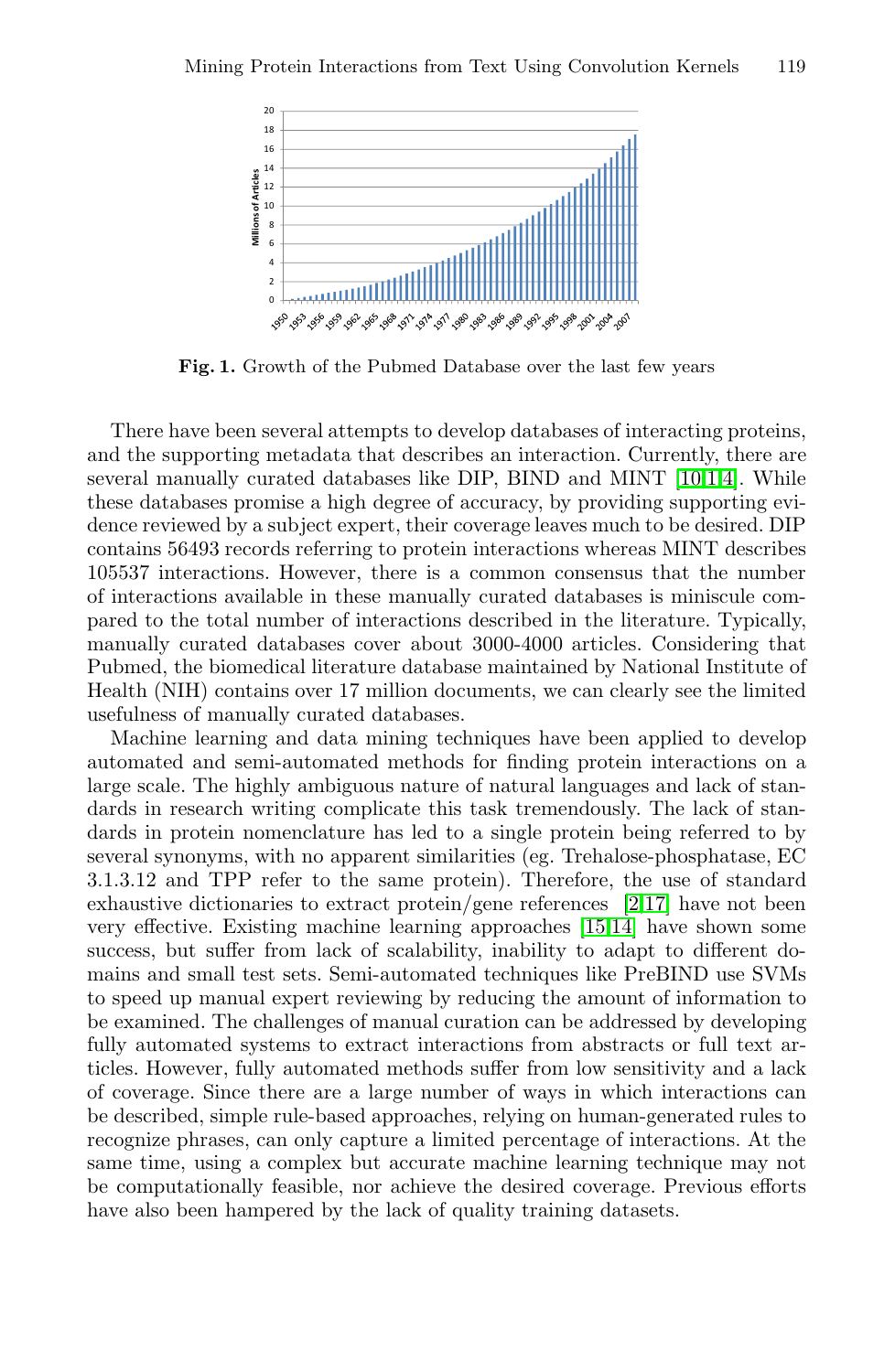However, we utilize the highly accurate protein interaction information in interaction databases like DIP and MINT to serve as a vast, diverse training platform for our supervised learning system. In this paper, our contributions are

- We propose a scalable hierarchical Support Vector Machine(SVM) based framework to efficiently mine protein interactions from Pubmed abstracts with high precision.
- We propose the use of Convolutions kernels in Support Vector Machines for mining [prot](#page-10-3)ei[n-p](#page-10-4)rotein interactions.
- We validate our technique on a large corpus gathered from various manually annotated databases, and achieve high rates of precision and recall.

# **2 Kernel Methods and Support Vector Machines**

Support vector machines (SVMs) are a set of supervised machine learning techniques used for classification and regression. SVMs have been shown to be highly successful for text classification[11]. [19] contains a comprehensive discussion of support vector machine theory. SVMs are able to solve a multitude of classification problems by using domain-specific and cost-sensitive kernel functions. In our work, we use the conce[pt](#page-2-0) of tree kernels to efficiently determine the similarity between the syntactic parse trees of sentences. As a result, we are able to exploit the syntactic structure of natural language text and develop a better classification model when compared to a traditional SVM.

# **3 Hierarchical Approach**

We tackle the problem of finding protein interactions in Pubmed abstracts using a three-stage hierarchical approach. Figure 2 shows a brief overview of our approach, and the various stages involved.

*Stage I:* Pubmed contains a vast number of abstracts (around 17 million), most of which do not contain descriptions of protein interactions. Comprehensive analysis of each of these abstracts is time-consuming and wasteful in terms of computational resources. Therefore we need a way to determine which documents are worth looking at in greater detail. This is a classic example of a text classification problem, and we propose a solution using a simple SVM formulation.

<span id="page-2-0"></span>

**Fig. 2.** System architecture for Mining Protein-Protein Interactions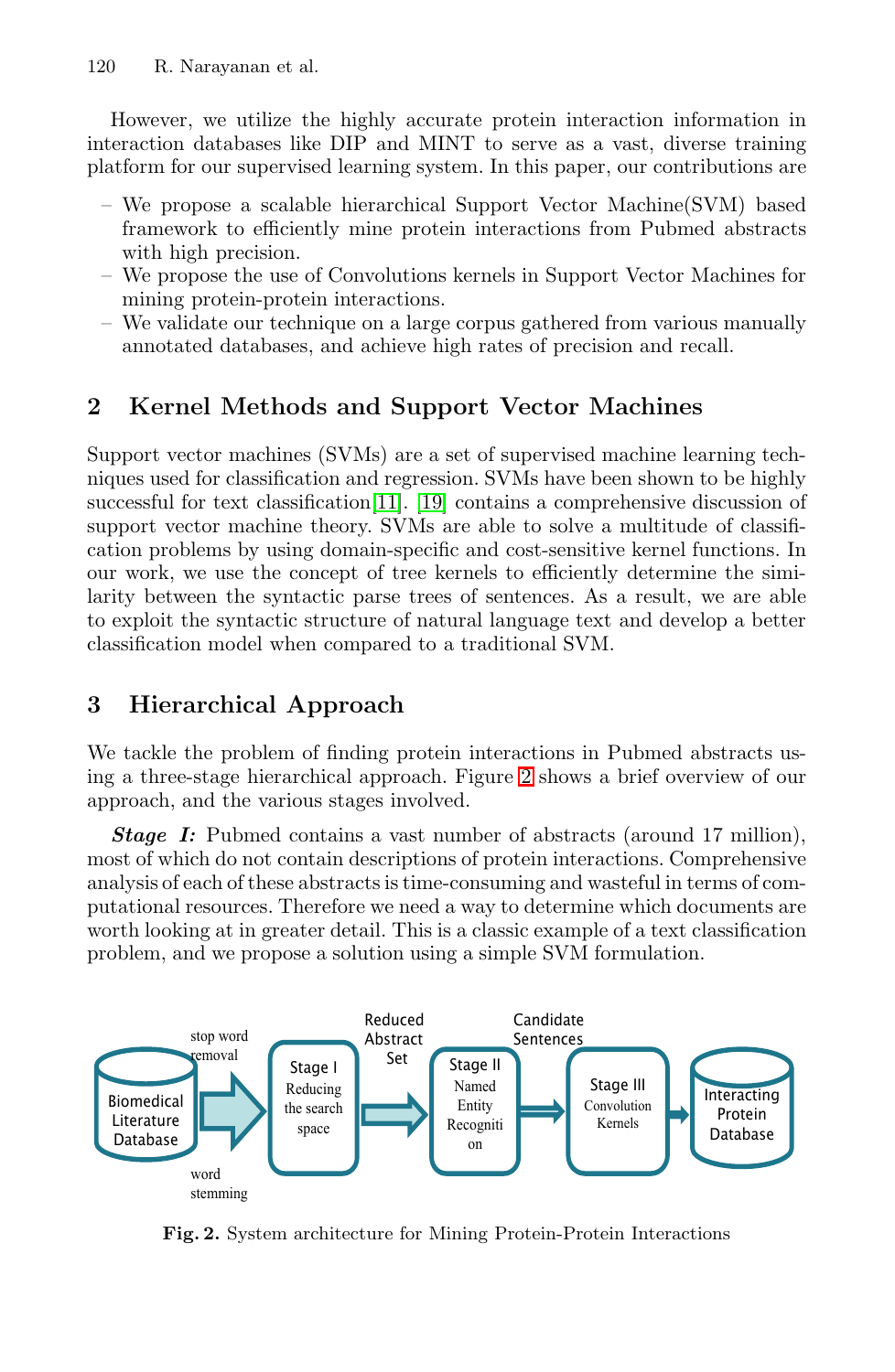*Stage II:* Once we have determined those abstracts which are likely to contain interactions, we need to narrow down the list of possibilities furthur. Occurrence of proteins (in general, biomedical named entities) is a strong requirement for description of an interaction. In other words, it is very likely that a sentence containing two or more protein names actually describes an interaction amongst them. Also a sentence containing no references to proteins in unlikely to contain an interaction. To find proteins in text, we use a comprehensive SVM-based method, that yields high recall, thus finding most protein references, and by implication, most sentences that describe interactions.

*Stage III:* Finally, to determine if a sentence describes an interaction or not, we must understand the inherent meaning of the sentence. This can be a tricky proposition, considering the richness and diversity of the English language. However, by studying the syntactic and semantic structure of the text, we can determine, with high accuracy, whether or not it describes an interaction. For this purpose, we introduce the concept of convolution kernels to accurately identify sentences describing interactions. While this is a resource intensive technique, we only apply it to those candidate sentences which have been obtained after the first two stages.

#### **3.1 Reducing the Search Space**

In our problem, we require a method to prune the search space, so that we can apply more accurate and complex machine learning techniques on a reduced candidate set. We have used SVMs with a *Bag-of-Words* approach to build a classifier model which successfully distinguishes those abstracts which may contain a protein interaction. The Bag-of-words technique is a simple approach that relies on word-frequency information to classify text documents. Each abstract is converted into a high dimensional feature vector, after performing necessary preprocessing steps like stemming and stop-word removal. We used the TFIDF [11] metric to represent features in the input vector. The details of the training and validation phases are provided in the results section. The end-result of this phase is that we are able to identify those documents which are likely candidates for containing protein-protein interactions, with an acceptable false-positive rate.

### **3.2 Biomedical Named [En](#page-10-5)tity Recognition (NER)**

Stage II involves the recognition of biomedical named entities(more specifically, proteins) in text. In this work, we do not distinguish between proteins and other named entities(NEs), since it is difficult to make such a distinction. Each word is represented by a binary feature vector, which consists of lexical features, orthographical and morphological features, Part-of-Speech features, and context features(as in [13]). The basic idea is that using these features, the SVM will be able to determine whether the word is a biomedical named entity. The features we use are similar, but not identical to those in [8]. Details of these features are discussed below:

*Lexical Features*: The lexical feature set of a word consist of three lists of terms: single-term list, functional-term list and general-term list. Each term in these lists corresponds to a feature. Single-terms are words which can be used as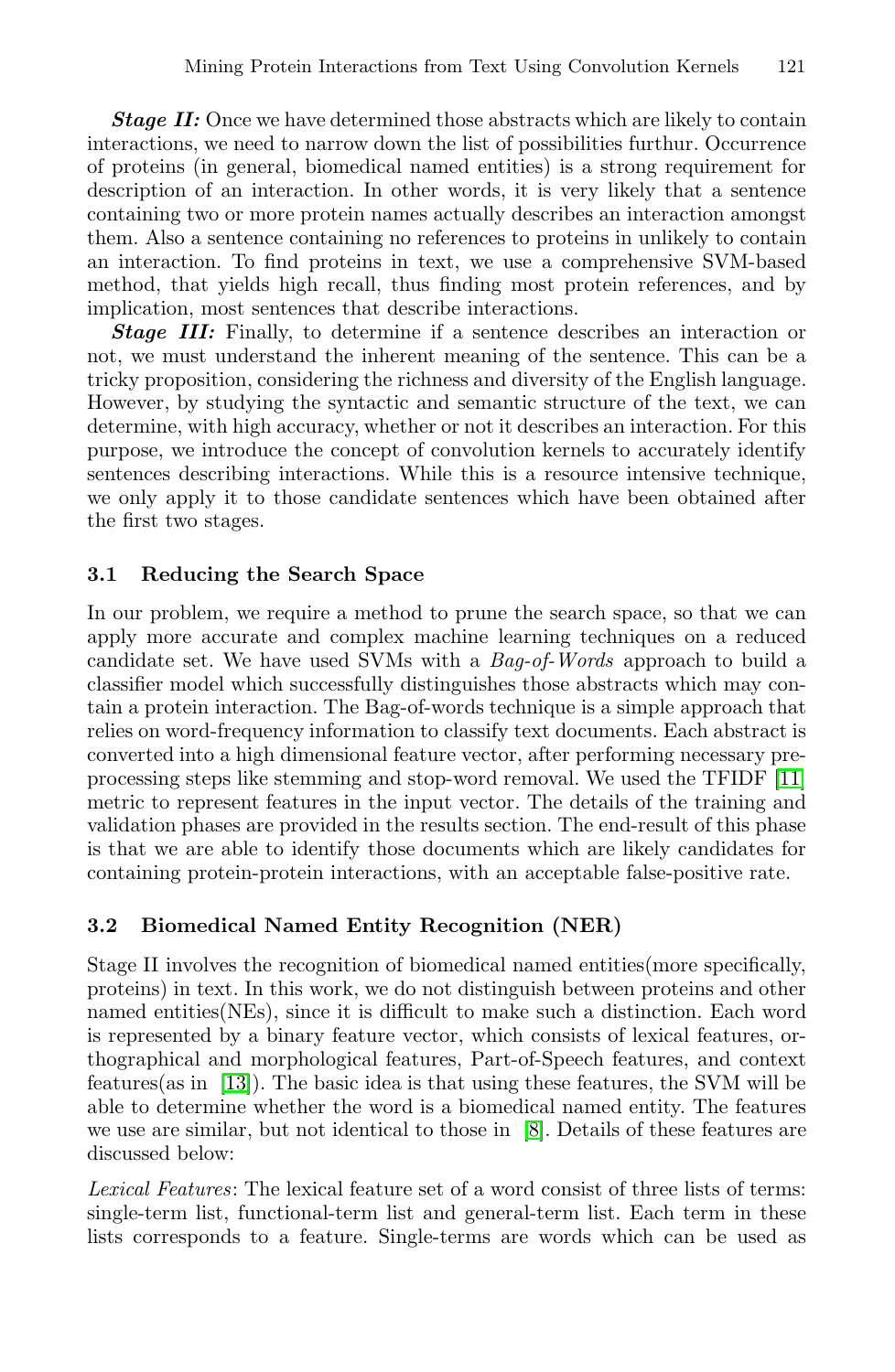an protein entity by themselves, such as 'NF-KappaB', 'astrogen' or 'ERK'. Functional terms are devised to describe the function and [ch](#page-5-0)aracteristics of NEs. They have no special orthographic features and consist of all lower case words which frequently appear in NEs (eg. 'protein', 'gene', 'receptor' are all functional words). General terms are a set of words that are classified neither as singleterms nor function terms. This is simply a list of words with frequency greater than three in the training corpus.

*Orthological and Morphological Features*: A large number of NEs contain surface clues (called orthological features), which may help in discriminating them. We use a list of sufficiently powerful orthological features in our model(see Figure 3). We also utilize commonly occurring suffix patterns in NEs as a predicting feature.

*Part-of-Speech(POS) Features*: The part-of-speech tags of a target word and its surrounding context words represent syntactic characteristics for composing an entity. It is commonly seen that named entities are tagged as nouns or adjectives, whereas they are rarely tagged as adverbs.

*Contextual features*: For boundary identification, we use neighboring words and the POS of neighboring words as contextual features. In our experiments, we considered the two words to the left and right of the target word. Context words are selected as features only if they belong to one of the lexical feature lists.

Therefore, the feature vector for a target word is obtained by composing all of the features described above. For each feature, the binary feature vector has a 1 if that feature is present, or 0 otherwise. We use a SVM with standard settings and a linear kernel. Once biomedical entities are recognized, we will be able to furt[her](#page-7-0) narrow down the list of candidate sentences which may contain protein interactions.

### **3.3 Convolution Kernels**

Stage III represents the most complex of all our [S](#page-5-1)VM formulations. The input is a sentence containing several biomedical named entities. However, the mere presence of a protein does not guarantee that the sentence will describe a protein interaction (See Figure 5). Also the use of the Bag-of-Words and similar techniques does not allow us to exploit the syntactic structure of the phrase in question. In recent years, tree kernels have been shown to be interesting approaches for the modeling of syntactic information in natural language tasks [21,22,23].

Given an input sentence, we can obtain the corresponding syntactic parse tree using standard natural language processing techniques. Figure 4 shows the parse tree of the sentence 'IL-5 activated the Jak 2-STAT 1 signaling pathway'. The kernels that we consider represent parse trees in terms of their substructures(fragments). These substructures define the feature space of a tree, which is represented as a high-dimensional vector. The kernel function attempts to find the similarity between two trees by counting the number of their common fragments. When this kernel function is plugged into a SVM, it detects if a parse tree belongs to the feature space of the known examples belonging to the target class, thereby accomplishing the classification task.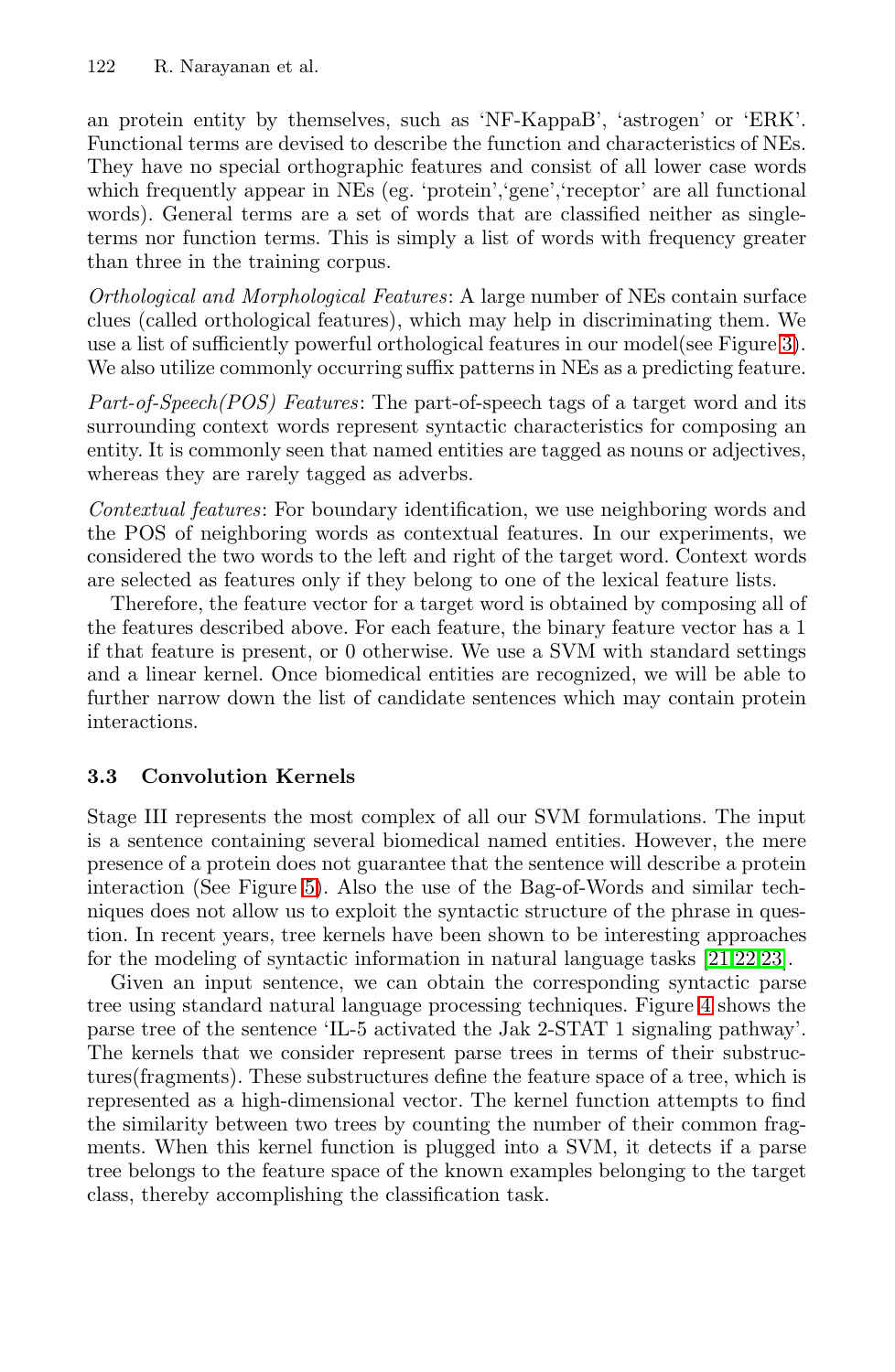<span id="page-5-0"></span>

| Feature ID         | Example       |
|--------------------|---------------|
| Cap + Digit        | II 22         |
| Alpha-numeric      | Ama292        |
| Cap + Digit + Cap  | <b>L809TR</b> |
| Greek              | NF-KappaB     |
| Lower+digit+sym    | 110-nt        |
| Unit               | U/ma          |
| HasDot             | a.m           |
| Has special symbol | Doc1/Apc10    |

**Fig. 3.** An example of Orthological Features used for NER **Fig. 4.** Parse Tree

<span id="page-5-1"></span>

In a syntactic parse tree, e[ac](#page-10-6)h node with its children is associated with a grammar production rule, where the symbol on the left-hand side corresponds to the parent node, and the symbols on the right hand side are associated with the child nodes. We define as a subtree(ST) any node of a tree along with all its descendants. A subset tree (SST) is a tree obtained by applying the same grammatical rule set which generated the original tree. The main idea behind tree kernels is to compute the number of common substructures between two trees  $T_1$  and  $T_2$  without explicitly considering the whole fragment space. We base our tree kernel on the method proposed in [5], along with a modification that enables us to evaluate differences between features spaces generated from STs or SSTs.

We formally represent a parse tree feature space (ST or SST) as  $T = (f_1, f_2, ...$  $f_{|N|}$ , where  $f_i$  represents a ST or SST fragment. Define a function  $F_i(n)$  to be 1 if fragment  $f_i$  is rooted at node  $n$  of  $T$ , and 0 otherwise. The kernel function K between two trees  $T_1, T_2$  is defined as follows:  $K(T_1, T_2) = \sum_{n_1 \in N_{T_1}} \sum_{n_2 \in N_{T_2}}$ 

 $\sum_{i=1}^{|N|} F_i(n_1) F_i(n_2)$ .

Here  $N_{T_1}, N_{T_2}$  represent node sets of  $T_1, T_2$ , and  $|\mathcal{N}|$  represents the size of the feature space.

It can be shown that computing the kernel function as-it-is can lead to an exponential number of evaluations in the size of the input tree. However, we can compute the inner product ( $\sum_{i=1}^{|N|} F_i(n_1)F_i(n_2)$ , designated as  $IP(n_1, n_2)$ ) in an efficient manner as follows:

- If the productions at  $n_1$  and  $n_2$  are different, then  $IP(n_1, n_2)=0$
- If the productions at  $n_1$  and  $n_2$  are the same, and  $n_1$  and  $n_2$  have only leaf children, then  $IP(n_1, n_2) = \lambda$
- If the productions at  $n_1$  and  $n_2$  are the same, and  $n_1, n_2$  are not preterminals, then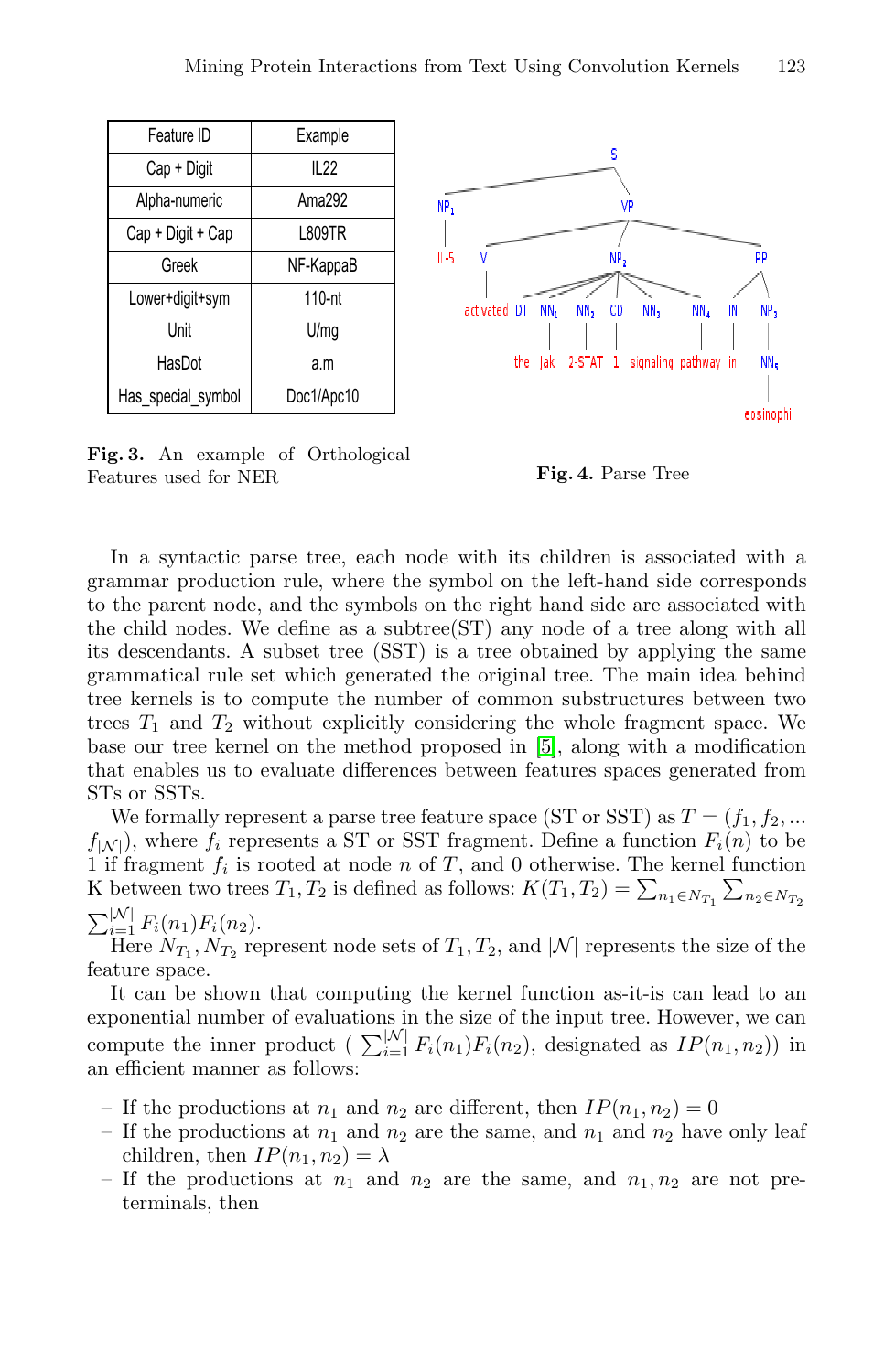$$
IP(n_1, n_2) = \lambda \prod_{j=1}^{numberal}(n_1)} (\sigma + IP(c_{n_1}^j, c_{n_2}^j))
$$

where  $c_n^j$  is the j<sup>th</sup> child of node n. When  $\sigma = 0$ , we evaluate the ST kernel, and when  $\sigma = 1$ , the SST kernel is evaluated.  $\lambda$  is a decay parameter that determines the importance of the tree fragment length in the kernel evaluation.

The complexity of evaluating the above kernel function is quadratic in the length of the trees. However using several optimization techniques, the kernel evaluation can run in linear time on average. Therefore, in Stage III we generate the Part-of-Speech tags for each sentence and then generate the corresponding syntactic parse tree. In addition to the parse tree representation, we also generate a bag-of-words feature vector for each candidate sentence. This is because we would like to combine the word-frequency information with the syntactic tree kernel to generate a hybrid kernel. The details of the training and test datasets, implementation and results are discussed in the next section.

### **4 Experimental Results**

In order to verify the effectiveness of our system, we perform extensive testing to gauge the performance of all three stages individually and as a group. We use SVM-light [12] software for all our experiments. The metrics we use to determine performance are Precision, Recall and F-1 score.

**Stage I:** We generated a training set of 3730 Pubmed abstracts (2230 positive cases and 1500 negative cases). The positive examples were those abstracts in DIP(Database of Interacting Proteins) which have been manually curated and found to contain protein interactions. The negative examples were derived by selecting a subset of Pubmed abstracts which had no interaction keywords, and then were reviewed by a subject expert. After performing preprocessing steps like word stemming and stop word removal, the SVM was trained with these examples using a linear k[ern](#page-10-7)el and default settings. Testing the model on a set of 500 positive examples and 1000 negative examples(generated from the same sources as described above) yielded a precision of 97.5% and recall of 92%. For further testing, we obtained a set of 3121 positive examples from another manually curated database, MINT, and attempted to classify those abstracts using our SVM model. The model was able to successfully predict that 96.4% of these abstracts described protein interactions. Therefore, with a lightweight technique, we are able to dramatically reduce the search space, witho[ut](#page-10-7) generating too many false negatives.

**Stage II:** The Genia corpus [9] is a large human subject expert annotated database which serves as an ideal platform to train and test supervised learning systems. In the Genia corpus, 2000 abstracts from Pubmed have been manually annotated to denote biological entities like proteins, genes, DNA etc. as well as language constructs like sentences, abbreviations and titles. The number of 'protein' terms alone is 10504, which indicates the richness of this corpus.This serves as an ideal testing platform to measure the effectiveness of the Named entity recognition module. We used the GENIA POS tagger [9] for part-of-speech tagging, and computed the various lexicographic and orthographic features for each word as described in the earlier section. Inspite of inconsistent naming conventions and punctuation, our named entity recognition module was able to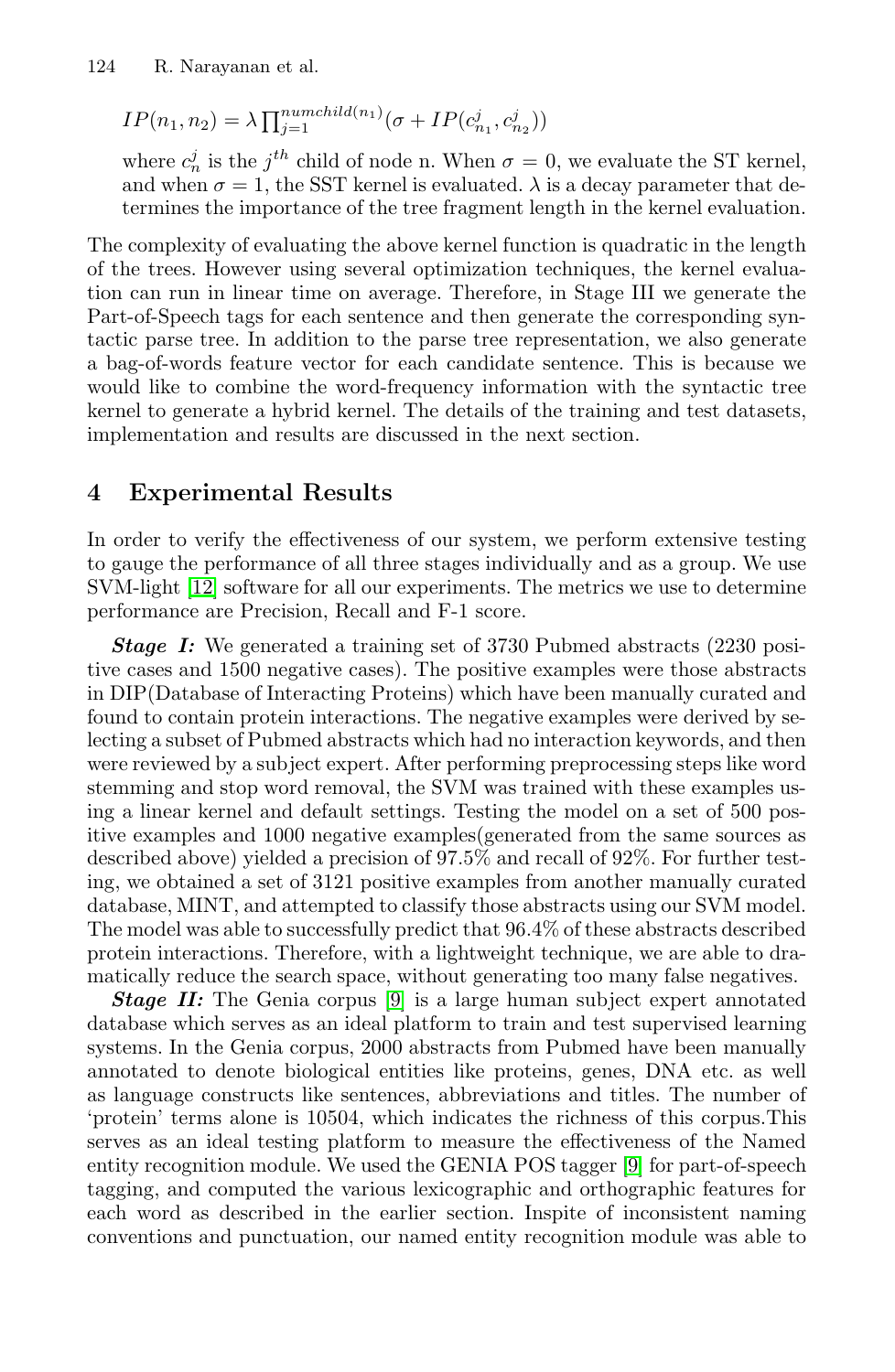<span id="page-7-0"></span>

**Fig. 5.** Pos[itive](#page-10-8) and Negative examples from the Input Corpus

<span id="page-7-1"></span>**Fig. 6.** Performance comparison of the Hybrid kernel for different values of  $\tau$ 

successfully identify biomedical named entities (NEs) with a precision of 79% and a recall of 77%.

*Stage III:* In order to g[ene](#page-10-9)rate an appropriate dataset to test the convolution kernel SVM formulation, we consider a list of protein interaction sentences generated by the BioText project [16]. This dataset contains a list of 3190 sentences which describe protein interactions of various kinds. A list of 7000 negative examples was generated in a semi-automated fashion by gathering sentences which contained protein references, yet did not contain interaction keywords. Figure 5 shows examples of positive and negative cases in the corpus. The sentences were divided into training and test datasets. The Genia POS tagger was used for part-of-speech tagging, and the Collins parser [6] was used to generate syntactic parse trees.

In our experiments, we first compare the performance of the convolution kernel based method with a Bag-of-wor[ds](#page-7-1) approach. Further, we use a combination of both these approaches to generate a hybrid model. The kernel formulation for two input examples  $x_1:(T_1, v_1), x_2:(T_2, v_2)$  where  $T_i$  represents the syntactic parse tree, and v*<sup>i</sup>* represents the traditional bag-of-words feature vector is as follows:

 $K(x_1, x_2) = \tau K_t(T_1, T_2) + K_{bow}(v_1, v_2),$ 

where  $\tau$  is a parameter that represents the contribution of the tree kernel,  $K_t$ represents the tree kernel, and K*bow* represents a traditional SVM kernel on a bag-of-words feature vector(radial,gaussian etc). Figure 6 shows the variation in precision and recall as we vary the contribution of the tree kernel (parameter  $\sigma$  is set to 0). It can be seen that the usage of a tree kernel significantly improves the precision and recall values. This is because the tree kernel takes into account the syntactic structure of a sentence, and is able to capture the inherent semantics in a superior way, as compared to a normal bag-of-words feature representation. In fact, the use of word frequency information may actually bias the classifier and produce erroneous results. The highest precision and recall values are when  $\tau = \infty$ , or in other words, when only the tree kernel is considered.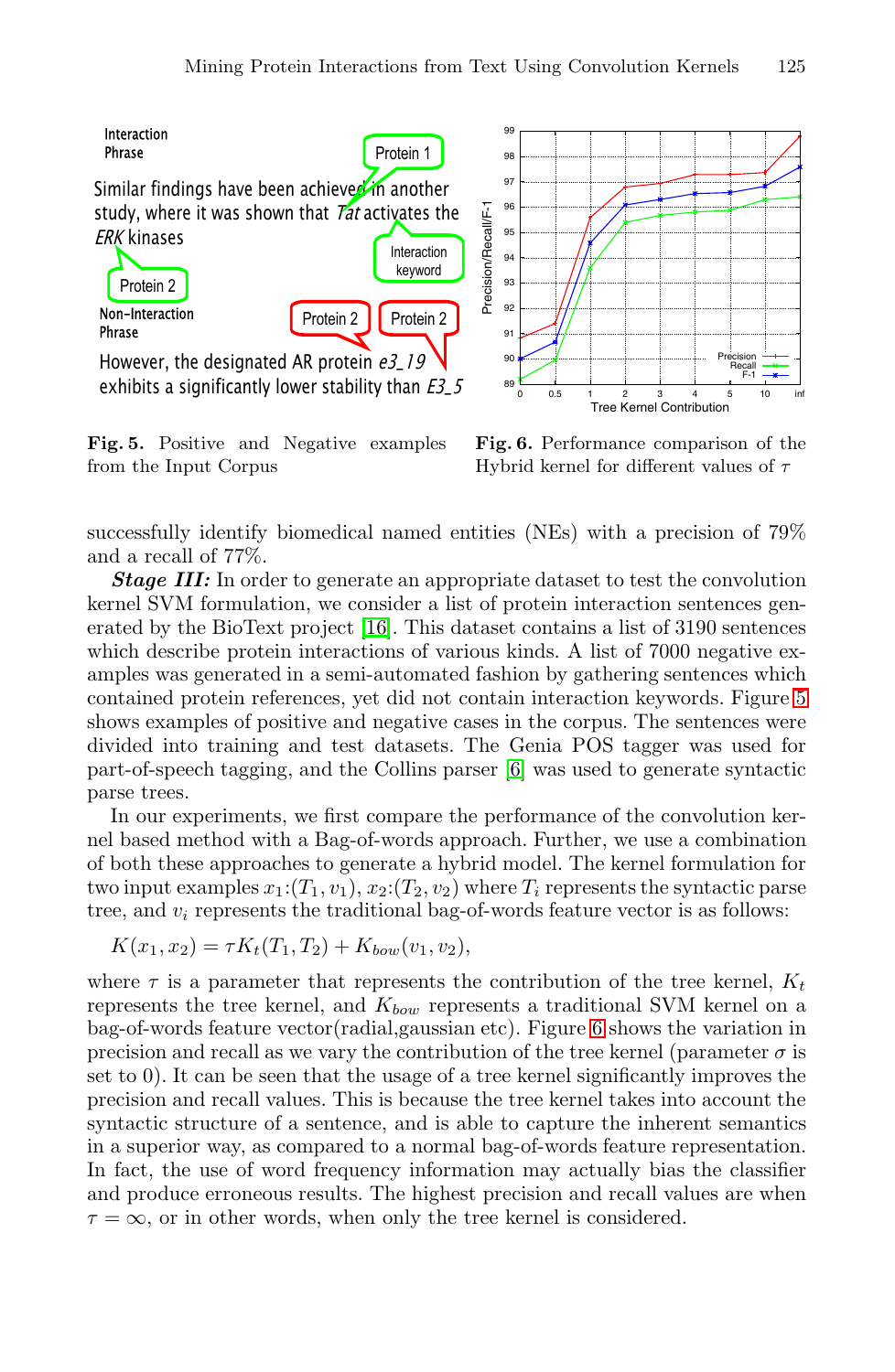

<span id="page-8-0"></span>100 Precision/Recall/F-1 80 Precision/Recall/F- 60 40  $e<sub>c</sub>ision-S$ recall-ST f-1-ST 20 precision-SST recall-SST f-1-SST 0 0.2 0.4 0.6 0.8 1 1.2 Decay Factor

**Fig. 7.** Performance comparison of the Tree kernel for different decay factors

**Fig. 8.** Performance comparison of Subtree Kernel vs. SST Kernel

We also study how our classification model changes when we change the value of  $\lambda$ , the tree decay parameter. Intuitively,  $\lambda$  adjusts the importance of tree fragments according to their size. A higher value of  $\lambda$  indicates that we are concerned about the details of the fragment structure, especially for larger sentences. Figure 7 shows how the precision, recall and F-1 values vary for  $\lambda$  in the range  $(0,1]$ . The performance of the kernel remains relatively stable for  $\lambda$  in the range [0.1-0.5], with a dramatic drop around 0.[6.](#page-8-0) At this stage, the precision values reach 100%, but the recall falls to near-zero levels. This indicates that our SVM based model performs better when we consider the local structure of the fragments, without giving too much weight to the details. The ideal choice of  $\lambda$  is determined to be 0.4.

We also ran experiments testing the performance of the subtree kernel as compared to the subset tree kernel. The difference between these kernels is the value of  $\sigma$ . For the subtree Kernel,  $\sigma = 0$ , and for the subset tree kernel  $\sigma = 1$ . The results described earlier are for the subset tree kernel. Figure 8 shows the comparative performance between the subtree and subset tree kernels for different values of the decay parameter. The subtree kernel performance for lower values of  $\lambda$  is poor, but it gradually improves till at  $\lambda = 1$ , the performance matches the best case performance of the s[ubs](#page-11-1)et tree kernel. The optimum choice of  $\lambda$ for the subtree kernel is 1. Overall, we were able to achieve an average precision of 95% and average recall of 92% using the convolution kernel technique.

Finally, to test the system as a whole, we ran experiments to evaluate the performance on a dataset of 1584 Pubmed abstracts. After Stage I, we were able to identify 95% of those abstracts which did contain an interaction. Similarly, Stage II was able to identify 82% of all protein references. Finally in Stage III we were able to identify 95% of those sentences which contained protein interactions. We also tested our technique on the Biocreative 2[27] dataset. However, the toughest task in this dataset is the Named Entity Recognition, and the precision and recall of the results are highly influenced by this step. Since that is not the major focus of this work, we have evaluated only Stage III of our technique using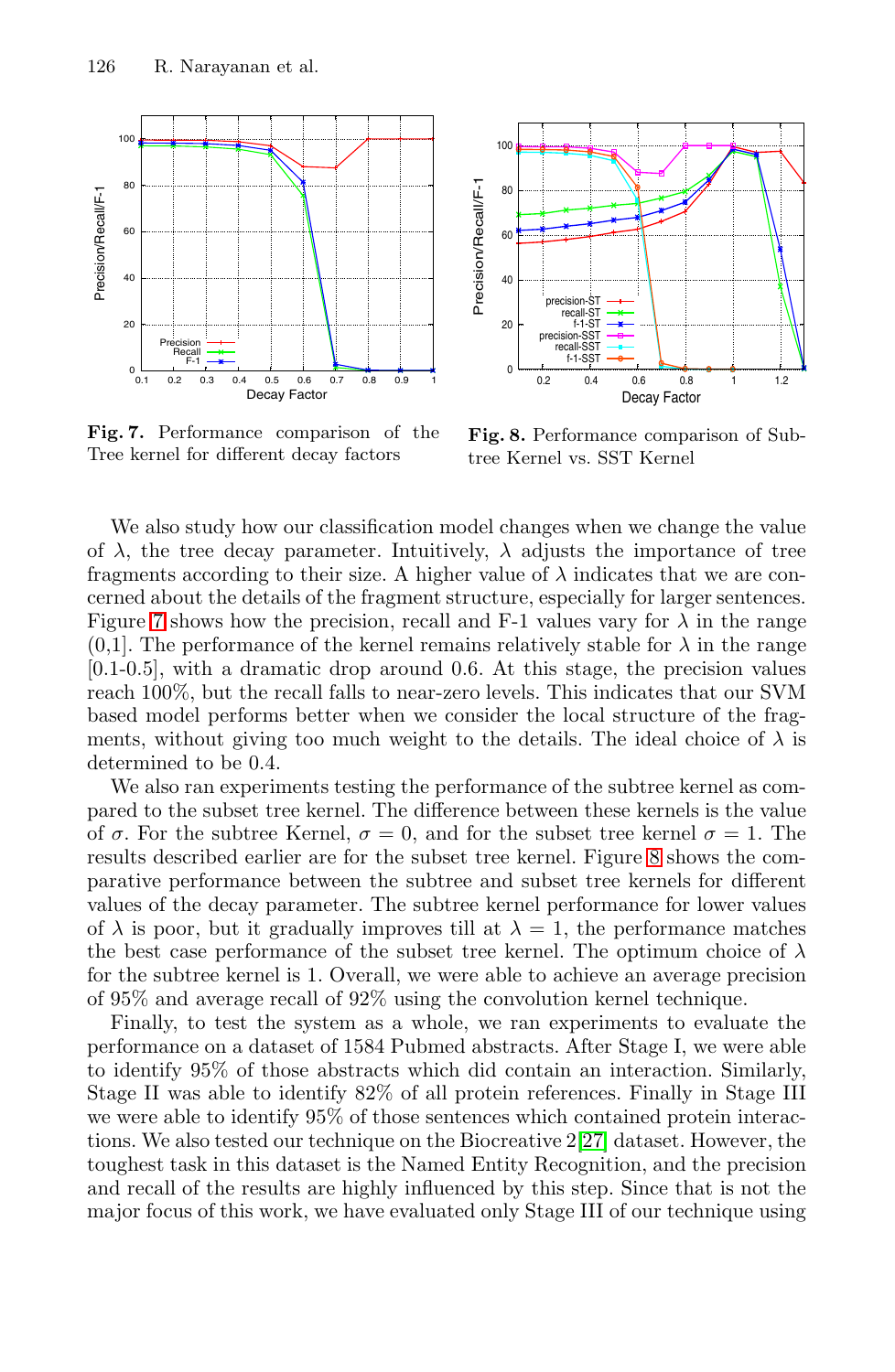this dataset. The convolution kernel technique yields a precision of 93% and a recall o[f 8](#page-10-1)[9%](#page-10-2) on a test set comprising of over 2000 sentences.

Previously used techniques like [18,8,20] make use of manually constructed interaction phrases, as well [as](#page-10-10) context free grammars to describe interaction patterns between biological entities. The interactions generated by these techniques are limited by the coverage of [the](#page-11-2) recognition rules, as well as the inherent complexity and variability in sentences describing interactions. These methods achieve high precision rates (above 90%), but suffer from extremely low recall rates (around 20-30%). Another popular approach is to use machine learning and statistical techniques [15,14], which have been shown to have higher recall. However, the major issues are scalability and portability. State-of-the-art text mining systems for protein interaction mining( $[3]$ ) which offer full automation are tested on datasets of only a few hundred articles. In contrast, we have validated our results using a much larger corpus. Shin et al[28] also use tree kernels to identify interaction sentences. However, our work differs from theirs in that we explore a variety of different kernels (and combinations of convolution/bow kernels), and perform extensive performance comparisons. Though the convolution kernel technique performs impressively, as a whole, the overall recall of our system is low (around 60%). This is because there is loss of interaction information in each stage.

## **5 Conclusions and Future Work**

In this paper, we have highlighted the need for a scalable, accurate method for predicting protein-protein interactions from text articles. We propose a hierarchical Support Vector Machine based system to efficiently mine these interactions from Pubmed abstracts. In our three-stage system, we use simple wordfrequency based SVM formulation in Stage I, a slightly more complex Named Entity Recognition module in Stage II, and a sophisticated, accurate convolution kernel-based method in Stage III. At each stage, the complexity of the technique used increases. However, a large number of redundant documents are eliminated in the earlier stages, thereby reducing the overall workload. In doing so, we achieve a reasonable performance/accuracy tradeoff. Extensive testing on realworld datasets yields reasonable results. In the future, we plan to address the problem of extracting the specific interaction type. Also, while abstracts contain useful information, a vast body of knowledge lies hidden in full text articles. It will be useful to extend our technique to mine interactions from full text articles.

### **Acknowledgements**

This work was supported in part by NSF grants CNS-0551639, IIS-0536994, NSF HECURA CCF-0621443, and NSF SDCI OCI-0724599 and DOE SCIDAC-2: Scientific Data Management Center for Enabling Technologies (CET) grant DE-FC02-07ER25808.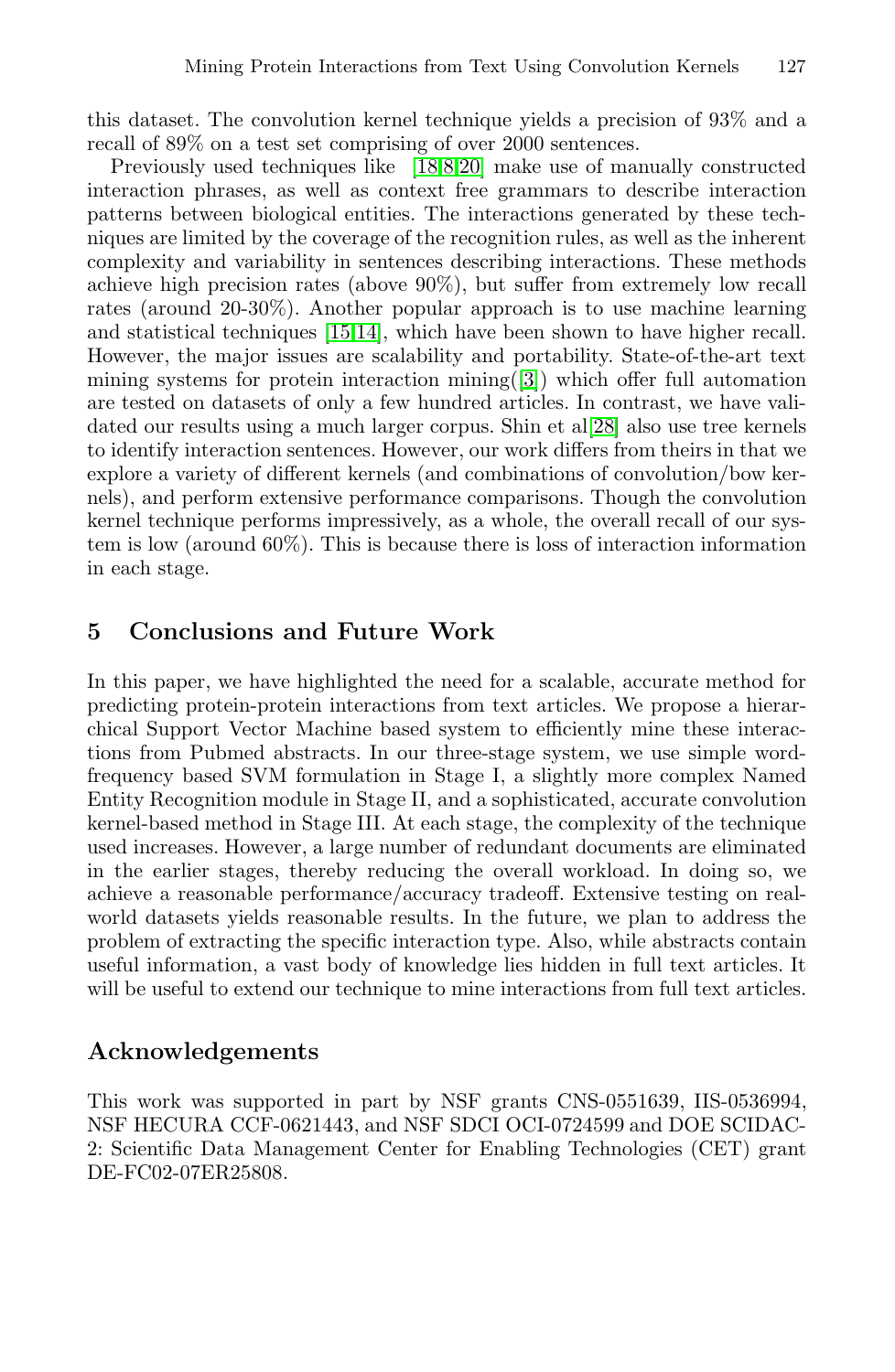### <span id="page-10-10"></span><span id="page-10-6"></span><span id="page-10-0"></span>**References**

- <span id="page-10-9"></span>1. Alfarano, C., et al.: The Biomolecular Interaction Network Database and related tools 2005 update. Nucleic Acids Res. 33, D418–D424 (2005)
- 2. Blaschke, C., et al.: Automatic extraction of biological information from scientific text: protein-protein interactions. In: Proc. Int. Conf. Intell. Syst. Mol. Biol., pp. 60–67 (1999)
- 3. Brown, K.R., et al.: Online predicted human interaction database. Bioinformatics 21, 2076–2082 (2005)
- <span id="page-10-5"></span>4. Chatr-aryamontri, A., et al.: MINT: the Molecular INTeraction database. Nucleic Acids Res. 35, D572–D574 (2007)
- <span id="page-10-7"></span>5. Collins, M., Duffy, N.: New ranking algorithms for parsing and tagging: Kernels [over discrete structures \(2002\)](http://wwwtsujii.is.s.u-tokyo.ac.jp/GENIA/home/wiki.cgi)
- 6. Collins, M.: Head-Driven Statistical Models for Natural Language Parsing. Computational Linguistics (2003)
- <span id="page-10-3"></span>7. Donaldson, I., et al.: PreBIND and Textomy–mining the biomedical literature for proteinprotein interactions using a support vector machine. BMC Bioinformatics 4, 11 (2003)
- 8. Fukuda, K., et al.: Toward information extraction: identifying protein names from biological papers. In: Pac. Symp. Biocomput., pp. 707–718 (1998)
- 9. Genia Project: Mining literature for knowledge in molecular biology (2008),
- <span id="page-10-2"></span>10. Gilfillan, I.: A database of proteins that are known to interact. Genome Biology 1; Reports220 (November 2000)
- <span id="page-10-1"></span>11. Joachims, T.: Text categorization with support vector machines: learning with many relevant features. In: Nédellec, C., Rouveirol, C. (eds.) ECML 1998. LNCS, vol. 1398, pp. 137–142. Springer, Heidelberg (1998)
- <span id="page-10-8"></span>12. Joachims, T.: Making large-scale SVM learning practical. In: Advances in Kernel Methods-Support Vector Learning (1999)
- 13. Lee, K.J., Hwang, Y.S., Kim, S., Rim, H.C.: Biomedical named entity recognition using two-phase model based on SVMs. J. Bio. med. Inform. 37, 436–447 (2004)
- 14. Marcotte, E.M., et al.: Mining literature for protein-protein interactions. Bioinformatics 17, 359–363 (2001)
- <span id="page-10-4"></span>15. Ramani, A.K., et al.: Consolidating the set of known human protein-protein interactions in preparation for large-scale mapping of the human interactome. Genome Biol. 6, R40 (2005)
- 16. Rosario, B., Hearst, A.: Multi-way Relation Classification: Application to Protein-Protein Interaction. In: Human Language Technology Conference on Empirical Methods in Natural Language Processing (2005)
- 17. Rindflesch, T.C., et al.: Mining molecular binding terminology from biomedical text. In: Proc. AMIA Symp., pp. 127–131 (1999)
- 18. Temkin, J.M., Gilder, M.R.: Extraction of protein interaction information from unstructured text using a context-free grammar. Bioinformatics 19, 2046–2053 (2003)
- 19. Vapnik, V.N.: The Nature of Statistical Learning Theory. Springer, Heidelberg (1995)
- 20. Yu, H., et al.: Automatic extraction of gene and protein synonyms from MEDLINE and journal articles. In: Proc. AMIA Symp., pp. 919–923 (2002)
- 21. Culotta, A., Sorensen, J.: Dependency Tree Kernels for Relation Extraction. In: Proceedings of ACL 2004 (2004)
- 22. Bunescu, R., Mooney, R.J.: Subsequence kernels for relation extraction. In: Proceedings of the 19th Conference on Neural Information Processing Systems, Vancouver, British Columbia (2005)